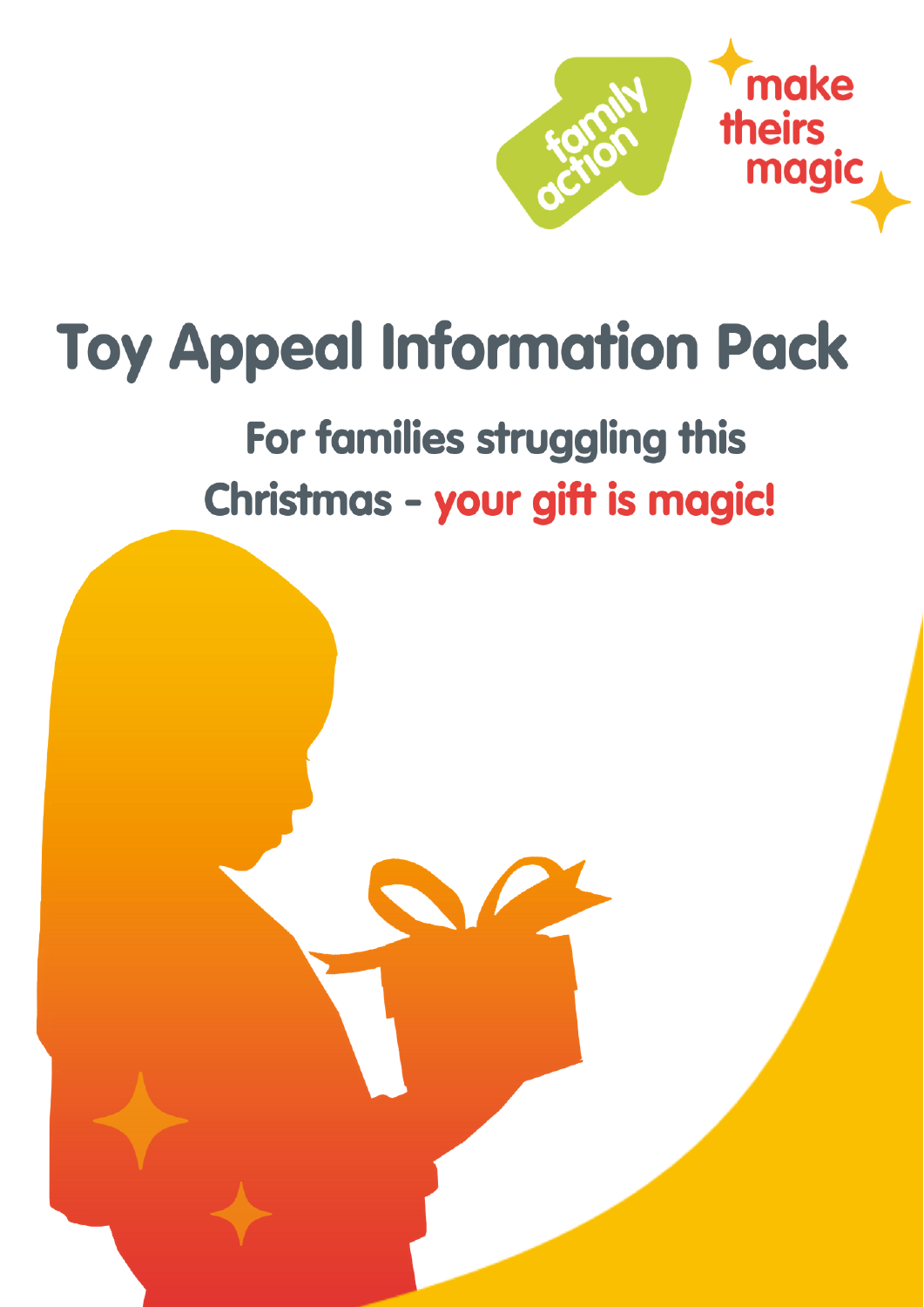# Supporting families this Christmas

For many of us Christmas is comfort: It's about sharing time, gifts and conversation with family and friends. It encourages well-worn traditions and evokes the magic of childhood and past times spent.

From our work, however, we know that not everybody sees Christmas this way - whether that's because of increased family pressures, difficult memories or the fallout of a historic and challenging year.

We believe that all children and their families should get the chance to spend a happier Christmas together. That's why we need your help to give them the support they need to manage the pressures of family life during the festive season.

### About Family Action

Family Action passionately believes in the strength within families. Families may be very different in how they look and work, but they should all be empowered and supported to enable all members to thrive. Family Action believes that well-functioning and supported families are a driving force for happy, healthy individuals and communities.

We support over 60,000 families and hundreds of thousands of children and young people a year through 200 community-based services, as well as supporting thousands more through national programmes and grants.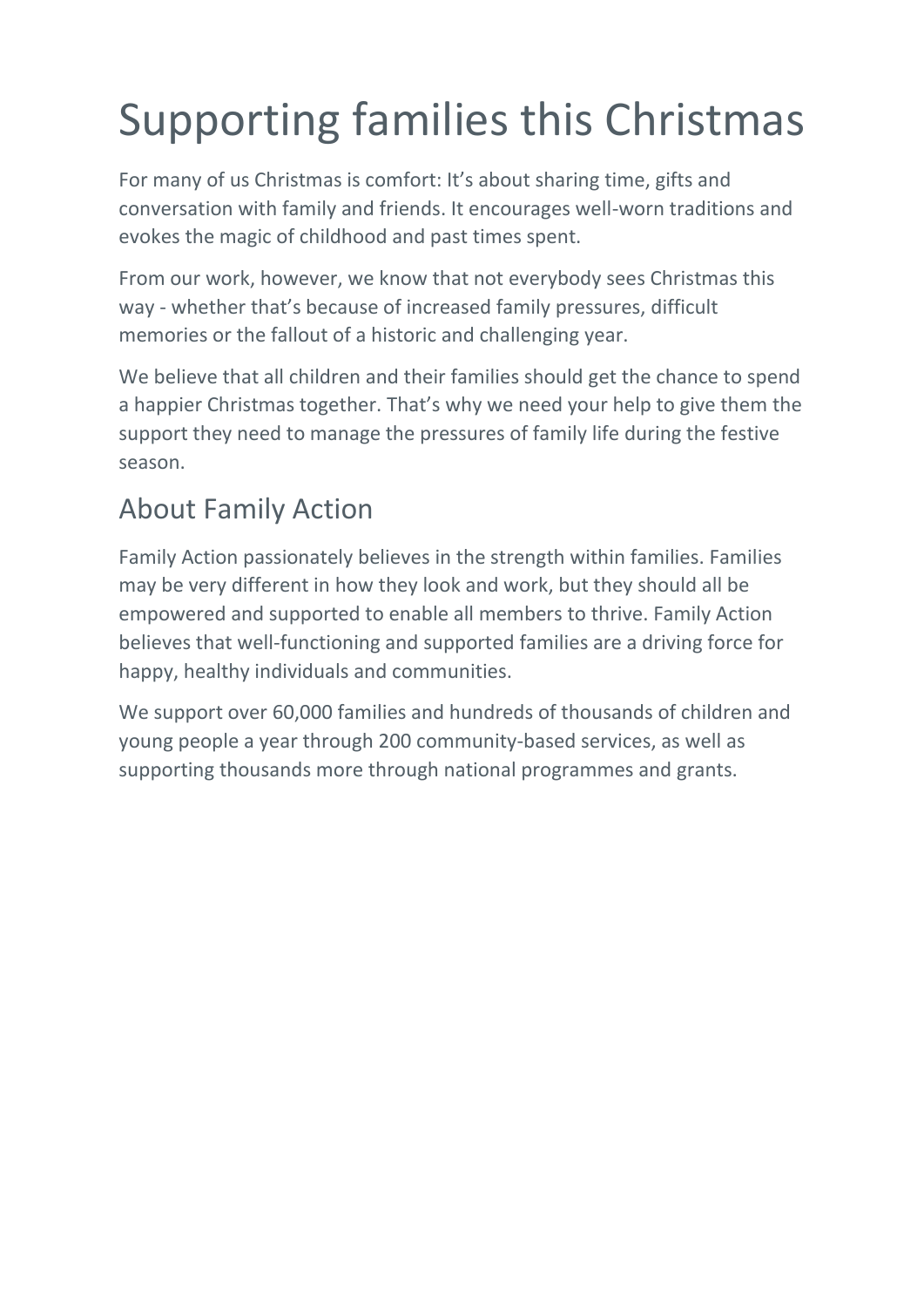

# The Christmas Toy Appeal

Family Action's annual Christmas Toy Appeal aims to make Christmas magic for the children we work with by providing them with a gift, when otherwise they might have had nothing.

Each year, we receive requests from our services for toys that they can give to the families they support. In 2020 alone, we distributed over 13,000 presents to 11,000 children across the country. For many children, the present they receive from the Toy Appeal is the only one they will get at Christmas.

We could not deliver our Christmas Toy Appeal without supporters like you. Every year, more than 100 companies and organisations take part to collect and distribute gifts to children and their families.

Joining our Toy Appeal is a great way to spread some festive cheer and help to support vulnerable children and young people. This year more than ever, we need your help.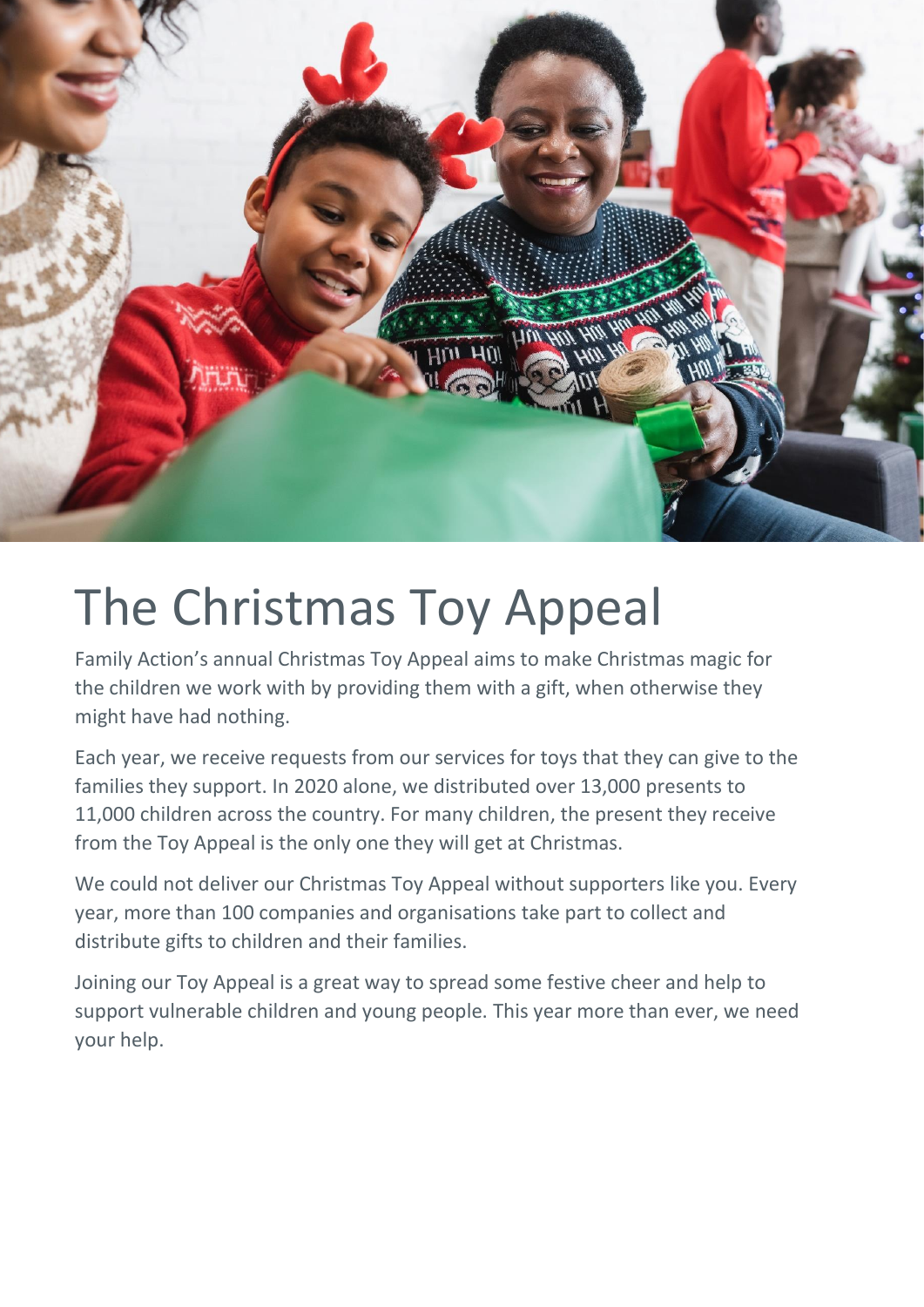# How can you help?

There are a few simple ways to get involved in the Christmas Toy Appeal.

### Buy presents!

You can choose and buy presents for the families you have been matched with. Why not get your friends or colleagues involved by creating a wish list and asking them to buy a present each! We will work with you to arrange delivery to the families!

*Please note, if you buy presents then we ask for a £100 contribution to join the Toy Appeal. This helps us cover the running costs to ensure we can deliver presents to families year after year.*

### Fundraise!

You can collect monetary donations that either you can use to buy presents, or we will purchase them on your behalf. This is a fantastic option for organisations who have offices spread across the country, or who have many colleagues working from home!

### Do both!

You can choose to buy presents and fundraise, helping us to reach even more children and their families!

**You will be supported throughout the Toy Appeal by our dedicated and experienced team. If you have any questions or would like to discuss your options further, please contact the [Toy Appeal inbox.](mailto:toyappeal@family-action.org.uk)**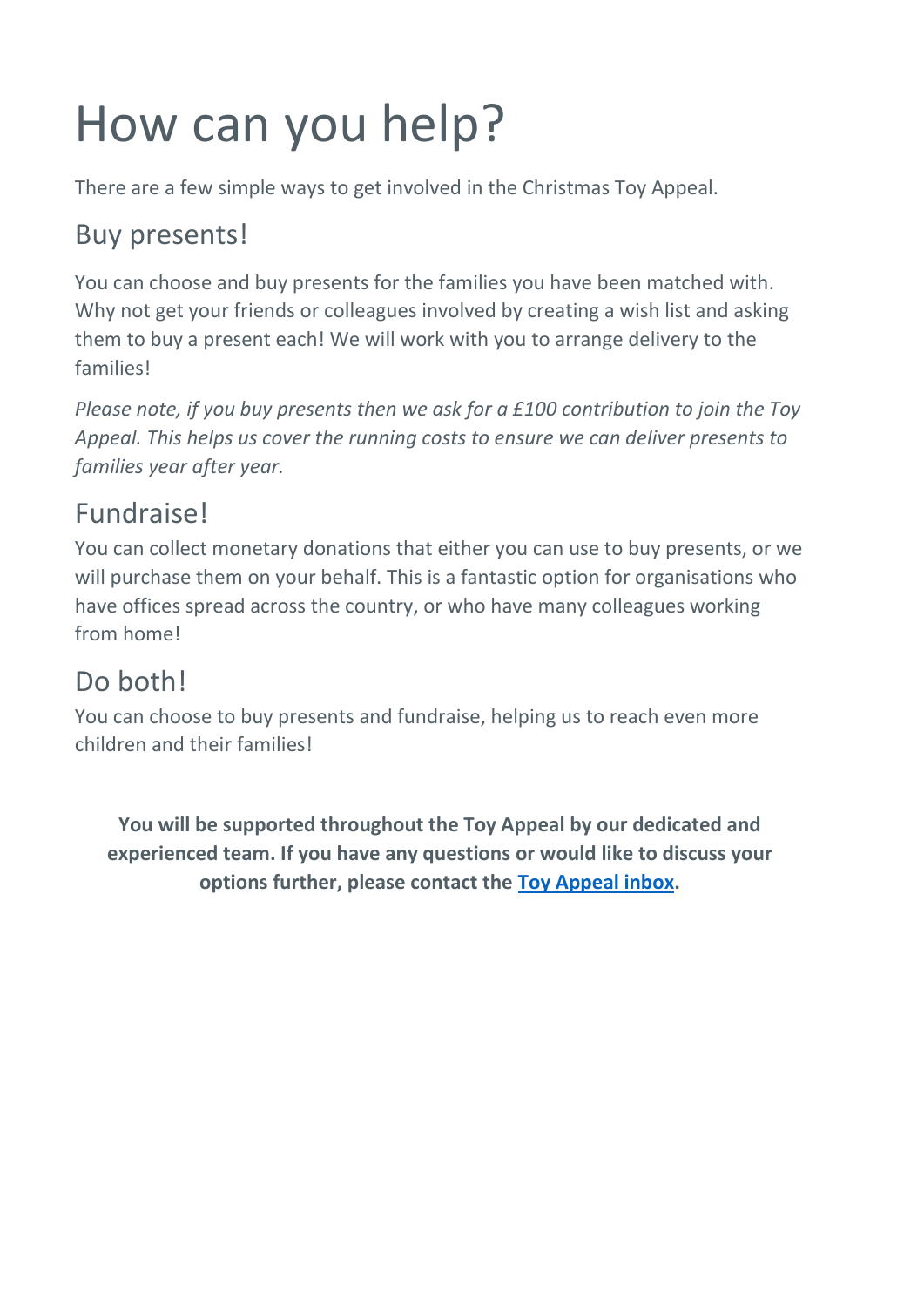# How do you take part?

### Step 1. Register to get involved!

To register, please click on the link below and complete the form.



You will need to provide information on your location, contact details, whether you'd like to fundraise or buy your gifts, and how many gifts you think you might be able to provide.

#### Step 2: Your perfect match…

We will match you with a Family Action service that have requested gifts, based on the information you have provided. We match you with a service based on geographical proximity, and overall suitability. We will provide you with details about your match – including a breakdown of the children and young people they work with by age and gender, and a little about the work they do.

### Step 3: Shopping or Fundraising Time!

- 1) If you're planning on buying your own gifts, here are some [suggestions](https://www.family-action.org.uk/content/uploads/2018/10/Gift-Suggestions-.pdf) on what to buy! If you're involving friends or colleagues, here are some ideas on how to allocate who buys what:
	- Let those who want to take part pull an age and gender out of a hat, and ask them to buy a gift for that child
	- Write all the ages and genders out on gift tags and hang them on your Christmas tree or noticeboard. Those who want to take part can take a tag and buy a gift for that child.

We have created this handy [template](https://www.family-action.org.uk/content/uploads/2020/10/gift-match-spreadsheet-1.xlsx) for you to keep track of all the gifts coming in. Once you have collected all the gifts, it is up to you to wrap them! Remember to add a tag or note down what is in the gift!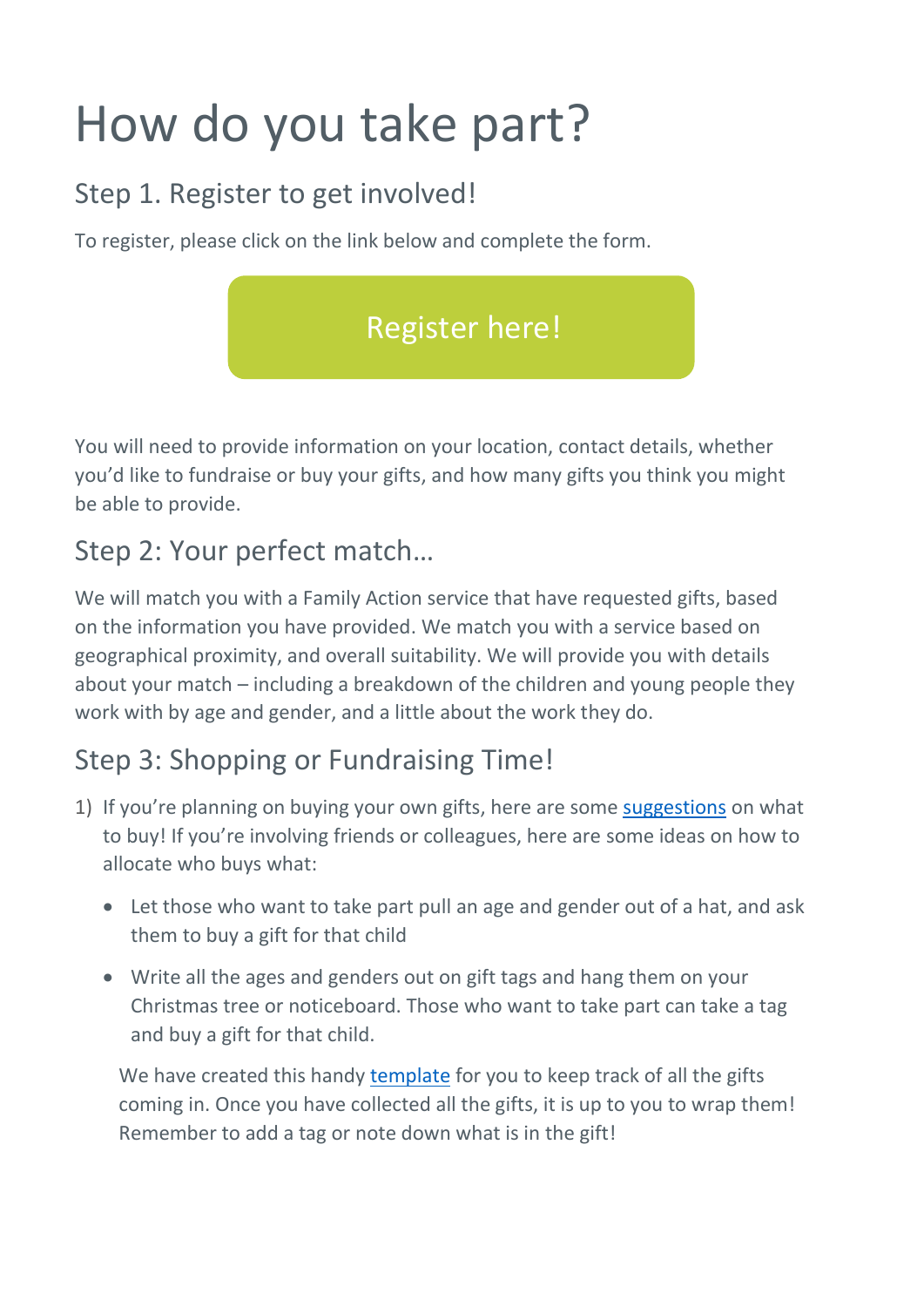2) If you're fundraising to buy gifts, donations can be collected from colleagues using [PayPal Money Pools](https://www.paypal.com/uk/webapps/mpp/money-pools) which you can then use to buy presents. If you would like us to buy gifts on your behalf we suggest setting up a fundraising page linked to our Christmas [Toy Appeal page.](https://www.justgiving.com/campaign/ToyAppeal2021) JustGiving pays us your fundraising around once a week, enabling us to order gifts with plenty of time!

### Step 4: Arrange Delivery

It is up to you to arrange a mutually suitable time to drop off the gifts with the Family Action service. Depending on the service, you may be able to take the gifts along to a Christmas party or celebration. If you are buying and sending gifts online, please coordinate deliveries to arrive on the date(s) requested by the service. Services may be unable to receive multiple deliveries from couriers.

#### Step 5: Share your stories!

We would love to see pictures and stories of you taking part in the Christmas Toy Appeal! If you share on social media, please tag us using the handles and hashtags below so we can easily find your posts and help spread the word!

- **Hashtags:** #Christmas #ToyAppeal #MakeTheirsMagic #ChristmasMagic #ChristmasTraditions #GivingBackAtChristmas #ChristmasSpirit #Christmas2021
- **Instagram:** @family\_action
- **Twitter:** @family\_action
- **Facebook:** @familyaction
- **LinkedIn:** @familyaction

We would also love it if you can share any pictures or images with us that we can use in future materials to highlight the joy the Christmas Toy Appeal and giving back brings to so many of us. Please send them to the [Toy Appeal inbox!](mailto:toyappeal@family-action.org.uk)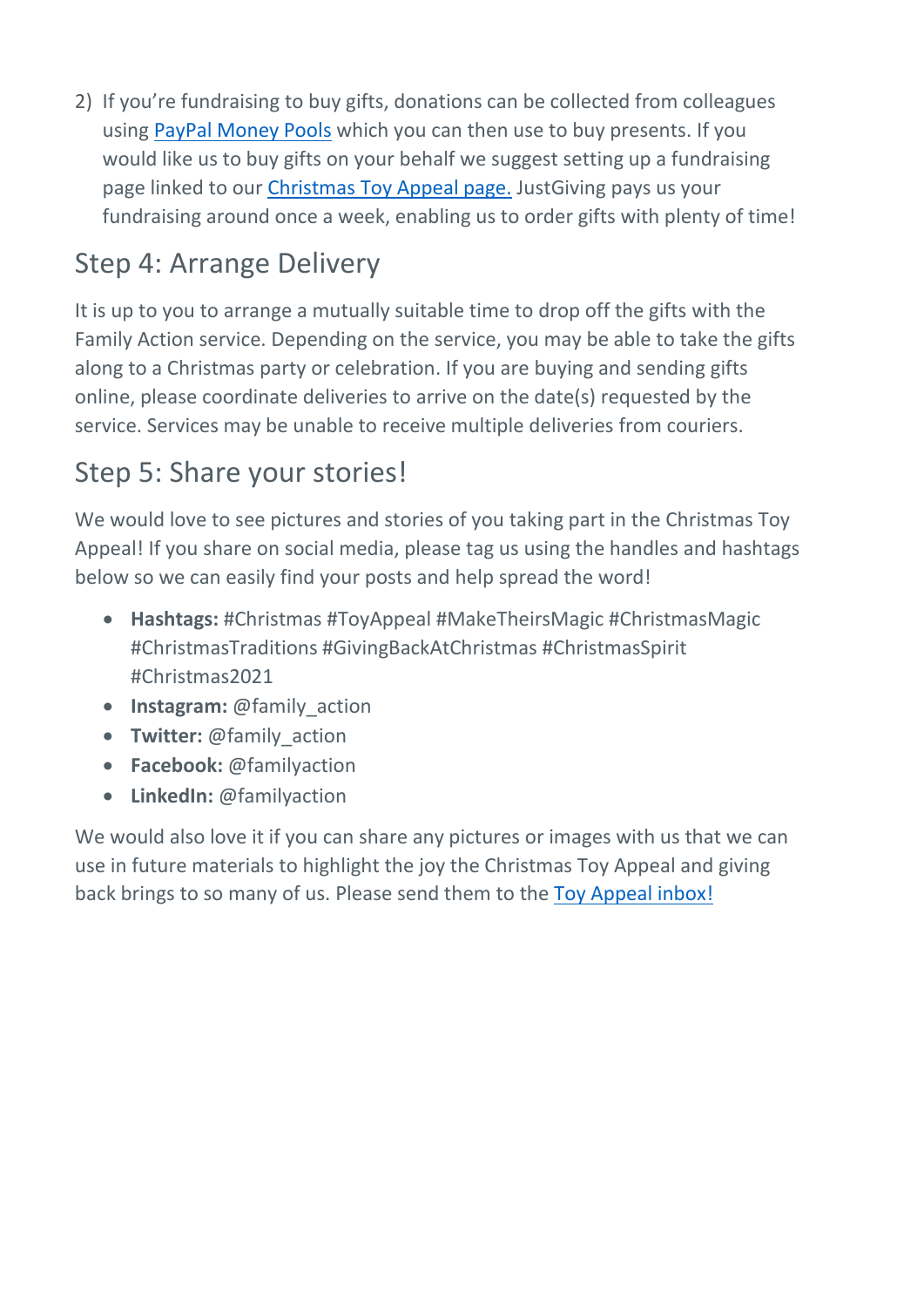## FAQs

#### **Q: How do we buy gifts?**

This is up to you! A few ideas…

- Each member of staff buys a present
- Fundraise as an office and buy all the presents in one go
- Set a company budget to purchase the presents
- Fundraise for us to buy presents on your behalf

#### **Q: What can I buy?**

Here are some [suggestions](https://www.family-action.org.uk/content/uploads/2018/10/Gift-Suggestions-.pdf) on what to buy! We ask you to spend around £10- £15 on a new present (not second hand) as many of the children we work with

do not have the privilege of opening something new that belongs to them alone, so this is important to the children receiving the present.

#### **Q: Are there any presents we can't buy?**

We ask that you refrain from buying:

- Toys or games suggesting aggression or violence; we work with many children who have been exposed to the above at a young age
- Sweets or other edible items
- Anything that assumes the family to have something for the toy to be of use (e.g. a DVD or video game)

#### **Q: We're a large company with multiple offices – can they all get involved?**

Yes! We have projects all over England and we would be delighted to match you to more than one.

#### **Q: How do the presents get delivered and when?**

Once you are matched to a Family Action service we will give you the date(s) you need to make/arrange the delivery.

#### **Q: Shall we wrap and label the presents?**